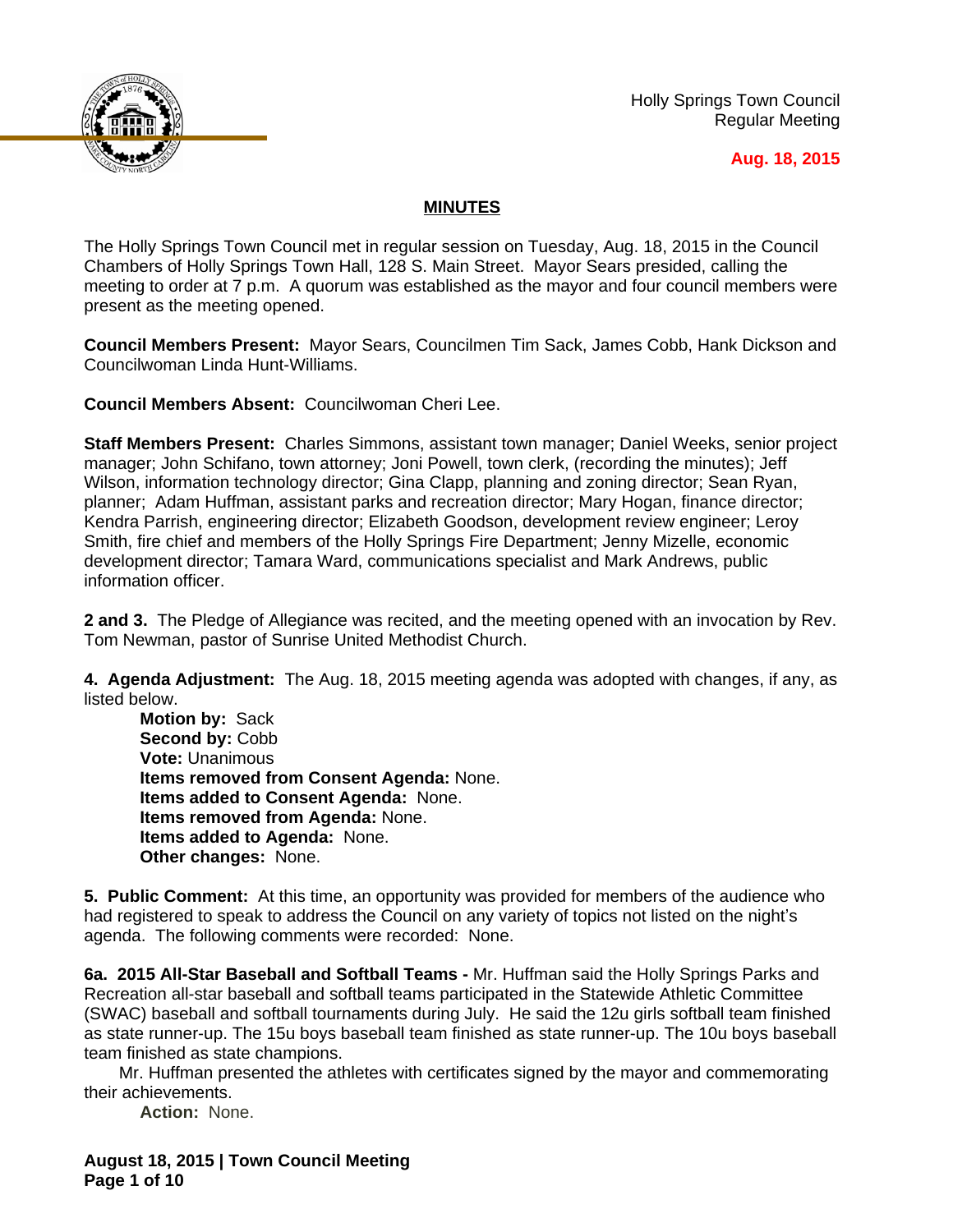**7a. Certificate of Achievement for Excellence in Financial Reporting -** Ms. Hogan said the Certificate of Achievement for Excellence in Financial Reporting has been awarded to the Town of Holly Springs Finance Department by the Government Finance Officers Association (GFOA) of the United States and Canada for its comprehensive annual financial report (CAFR.)

The Certificate of Achievement is the highest form of recognition in the area of governmental accounting and financial reporting, and its attainment represents a significant accomplishment by a government, its management and its finance office staff, Ms. Hogan said.

Ms. Hogan expressed her appreciation to members of the finance department, who all contributed to this achievement.

**Action:** None.

**7b. Holly Springs Fire Department Unit Citation – Chief Smith recognized firefighters who** served about the call of duty to help residents of the Dorothy Nixon Allen Manor in February when the facility for senior adults was evacuated late one evening after a water pipe in the attic froze. Some of the building became uninhabitable because of water and electrical damage, and many residents were displaced in the cold night. Firefighters worked with residents and their families to find lodging for the residents, some of whom were not able to return to DNA Manor until just recently.

**Action:** None.

**8a. Special Exception Use, 15-SEU-03 –** Mr. Ryan said the Town has received a request for a major automotive repair facility to be located within the Holly Springs Business Park in an existing industrial flex space building (HPC Flex Building.) In the building, leasing space is made up of office space in the front and warehouse space with roll-up doors in the rear. In total, the flex building is approximately 15,800 square feet and contains three flex suite spaces.

The applicant would like to occupy Unit 206, which contains 2,650 square feet, 600 square feet of which is office space. Work would be performed in the rear warehouse space. One service bay would be installed with the ability to add a second in the future. According to the materials submitted by the applicant, the major automotive repair would include general repairs such as brakes, tires, suspension work, engine work, and other similar repair. Detailing, such as washing, waxing, and interior cleaning also would take place at this facility.

With that explanation completed, Mayor Sears opened the public hearing. The following testimony and evidence was offered by those who had been administered the oath by the town clerk: None.

There being no testimony, the public hearing was closed.

**Action #1:** The Council approved a motion to make and accept the findings of fact to be recorded in the minutes for Special Exception Use Petition 15-SEU-03 for 55 Autoworks LLC to allow for Automotive Repair - Major in the RT Research & Technology District at 206 Premier Drive.

### Special Exception Use Findings of Fact:

*A special exception use may only be granted upon the presentation of sufficient evidence to enable a written determination that:*

- a. The proposed use will not be injurious to the public health, safety, comfort, community moral standards, convenience or general welfare;
- b. The proposed use will not injure or adversely affect the adjacent area;
- c. The proposed use will be consistent with the character of the district, land uses authorized therein, and the Town of Holly Springs Comprehensive Plan;
- d. The proposed use shall conform to all development standards of the applicable district (unless a waiver of such development standards is requested as part of the special exception use petition and approved as set forth above, in which case the proposed use shall conform to the terms and conditions of such waiver).
- e. Access drives or driveways are or will be sufficient in size and properly located to: ensure automotive and pedestrian safety and convenience, traffic flow as set forth in Section 7.09 –

**August 18, 2015 | Town Council Meeting Page 2 of 10**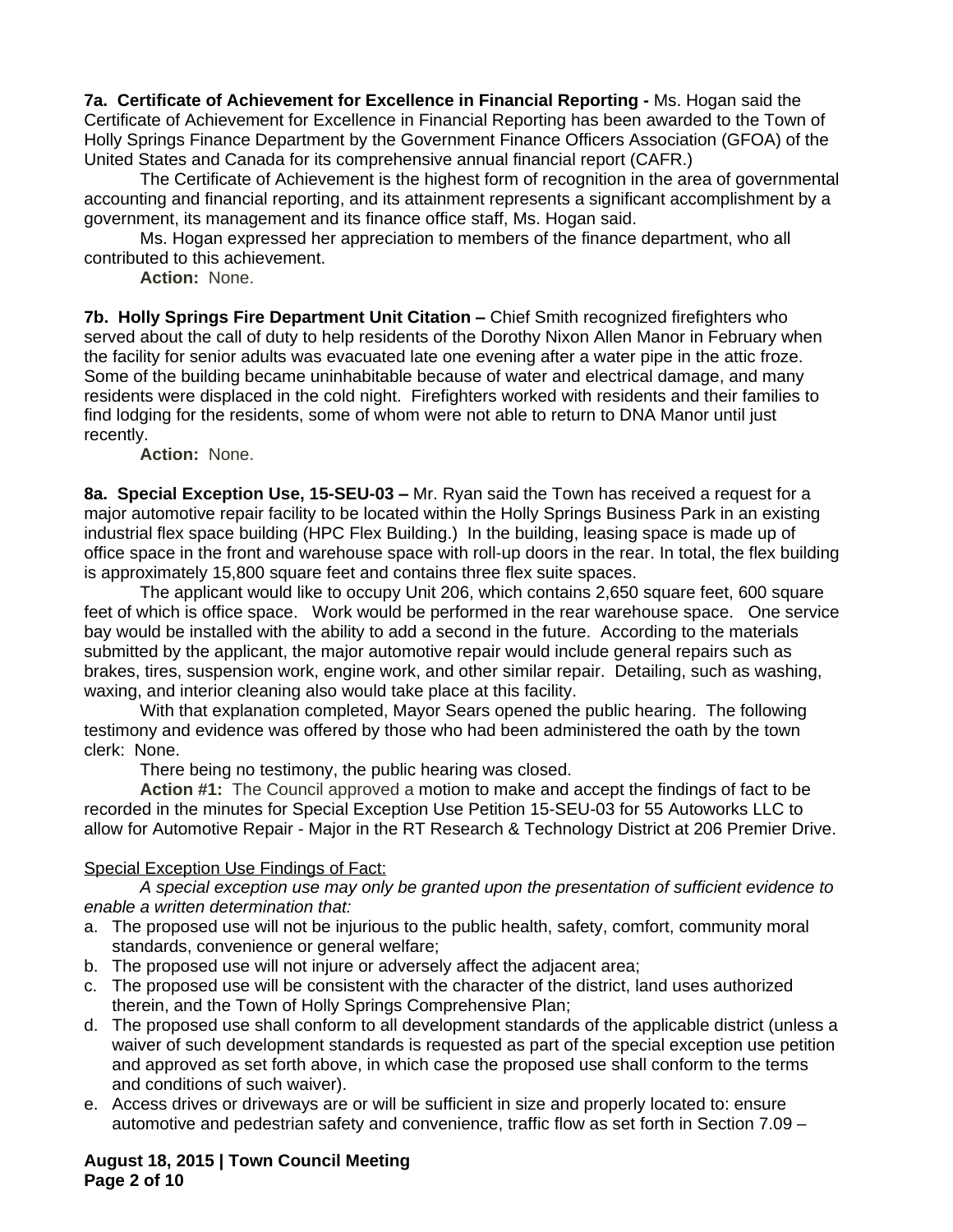Pedestrian Circulation and Vehicular Area Design; and, control and access in case of fire or other emergency;

- f. Off-street parking areas, off-street loading areas, trash enclosures, trash pick-up and removal, and other service areas are located so as to be safe, convenient, allow for access in case of emergency, and to minimize economic, glare, odor, and other impacts on adjoining properties and properties in the general neighborhood;
- g. The lot, building or structure proposed for the use has adequate restroom facilities, cooking facilities, safety equipment (smoke alarms, floatation devices, etc.), or any other service or equipment necessary to provide for the needs of those persons whom may work at, visit or own property nearby to the proposed use;
- h. Utilities, schools, fire, police and other necessary public and private facilities and services will be adequate to handle the needs of the proposed use;
- i. The location and arrangement of the use on the site, screening, buffering, landscaping, and pedestrian ways harmonize with adjoining properties and the general area and minimize adverse impacts; and,
- j. The type, size, and intensity of the proposed use (including but not limited to such considerations as the hours of operation and numbers of people who are likely to utilize or be attracted to the use) will not have significant adverse impacts on adjoining properties or the neighborhood.

**Motion by**: Dickson **Second by**: Cobb **Vote:** Unanimous. *A copy of Special Exception Use Petition #15-SEU-03 is attached to these minutes.*

**Action #2:** Having made findings of fact that the project meets the requirements to be granted a Special Exception Use made a motion to approve Special Exception Use Petition #15- SEU-03 for 55 Autoworks, LLC to allow for Automotive Repair - Major in the RT Research & Technology District at the property located at 206 Premier Drive, Wake County PIN 0649128792, as submitted by 55 Autoworks, LLC with the following two (2) condition(s).

- 1. All operations must adhere to the evidence submitted by the applicant as stated in the findings of fact submitted and those findings of fact specified by the Town Council in conjunction with 15-SEU-03.
- 2. There shall be no outdoor operations. **Motion by**: Cobb **Second by**: Sack **Vote:** Unanimous.

**8b. Special Exception Use 15-SEU-01 and Development Plan 15-DP-04 –** Mr. Ryan said that Skyway Tower, LLC has submitted a Special Exception Use and Development Plan Petition for a 199 foot monopole communication tower and fenced compound to be located on a portion of 10.79 acres of property at 9029 Turner Drive. Telecommunication towers are special exception uses in the R-20 zoning district so long as they meet all development standards. A concurrent development plan has been filed with this Special Exception Use, Mr. Ryan said.

Applications for new telecommunication towers shall demonstrate that all efforts have been exhausted to locate the proposed telecommunications antennas on existing telecommunications towers, buildings or structures in the geographical area of the proposed telecommunications antennas. The applicant has submitted written affidavits and supporting documentation demonstrating that there are no existing towers or structures of comparable height capable of supporting colocation within one mile of the proposed site, Mr. Ryan said.

The applicant has submitted color photo simulations for the proposed telecommunications tower to demonstrate what reasonably can be expected if the tower is approved.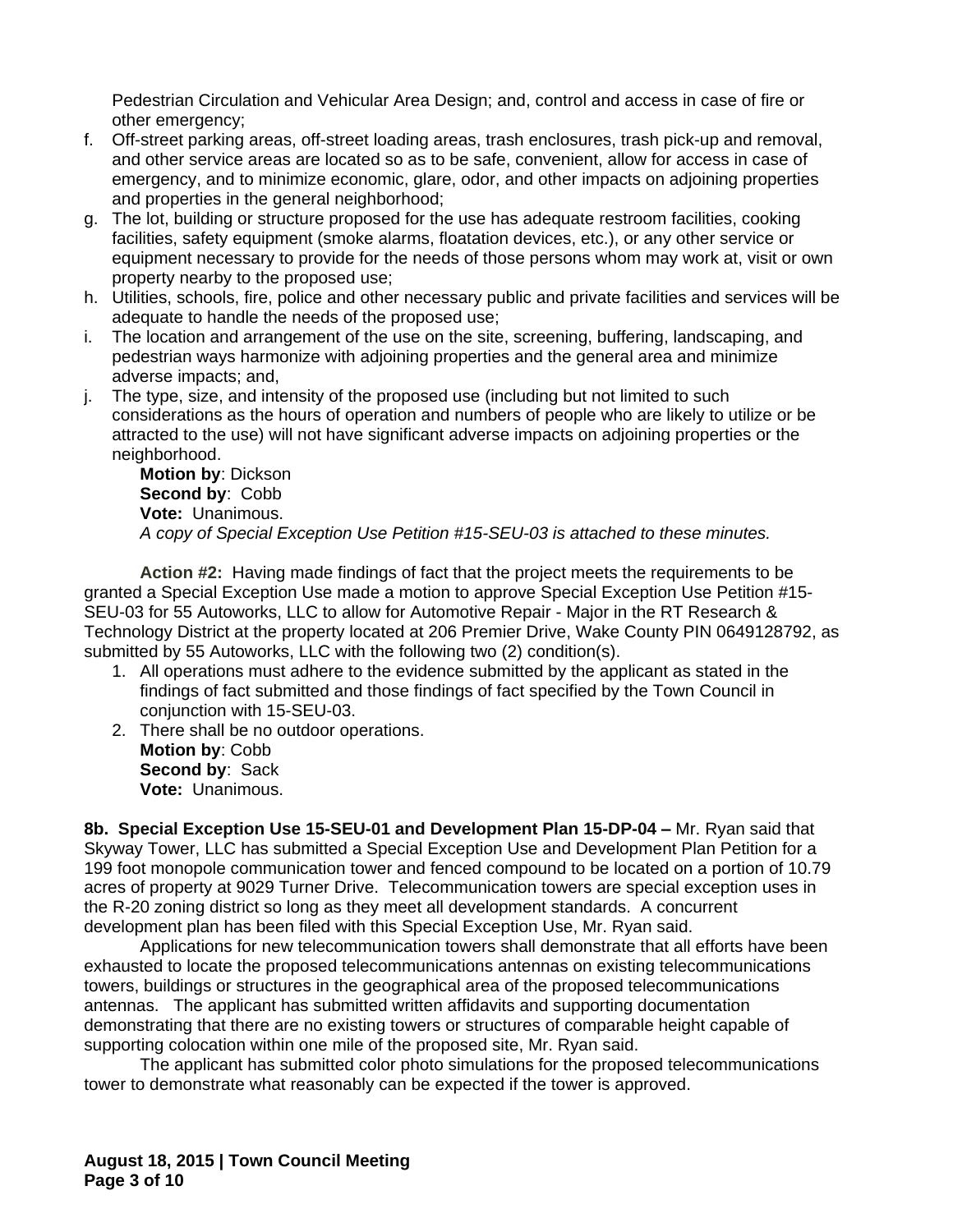Mr. Ryan explained that the Special Exception Use request and Development Plan were submitted with three additional requests for Council consideration:

- Requesting a waiver of voluntary annexation;
- Requesting a variance of development standards to allow a gravel driveway; and
- Requesting a variance of standards to not have to extend Turner Drive.

# **1. Waiver of Voluntary Annexation**

In accordance with the Development Procedures Manual (DPM), the applicant is required to submit a voluntary annexation petition for Wake County PIN 0750703468 since the Special Exception Use request is located on a parcel in the Town's extraterritorial jurisdiction. DPM Section 1.00 allows for a waiver of the voluntary annexation requirement when a property owner determines that conformance with the voluntary annexation requirements would create an unreasonable hardship or burden. A written request for a waiver may be submitted to the Department of Planning & Zoning specifying the reasons for such waiver. The request is reviewed by the Town Manager who may grant a waiver of the requirements after considering certain factors:

Mr. Ryan said that when Ms. Clapp reviewed the requested waiver against the factors specified in the DPM, she determined that the request does not meet any of the three specified factors. The applicant, Mr. Ryan noted, states the same in the letter of request.

- **a.** The Parcel is less than 50% contiguous to the Corporate Town Limits **(the parcel is +/- 58% contiguous)**
- **b.** Parcel is not within a reasonable distance to connect to municipal water and/or sewer **(a Town pump station is adjacent to this parcel, and water is along Turner Drive. Applicant also is also requesting not to extend water in accordance with Town standards.)**
- **c.** Parcel does not gain access from a Town-maintained roadway **(Turner Drive is a Town-maintained roadway. Applicant also is requesting not to extend the public road in accordance with Town standards.)**

After reviewing the requested waiver with Mr. Simmons, it was determined not to grant the requested waiver of voluntary annexation. Additional reasons for the denial is the fact that the Town, in accordance with policies of Wake County, requests annexation of parcels at time of development to fill in "donut holes."

At this time, Ms. Goodson addressed the Council to explain staff's responses to the applicant's request for permission to not provide road improvements. She said staff is recommending that the applicant:

- extend Turner Drive to provide access for the remaining landlocked property and to provide for safe turn around for emergency vehicles. This extension should meet the pavement design required of public roads and should be the same width as the existing Turner Drive and not to be a gravel road.
- dedicate the required right-of-way along the property frontage for this extension and obtain permission from any other property owners to improve the portion of the road that may be in the existing access easement but not on the property.
- pay a fee-in-lieu for the curb and gutter that would be required along this portion of the road extension. This has been considered since the rest of Turner Drive does not have curb and gutter at this time; and
- extend the 6" water line to the end of the Turner Drive extenstion to allow for water service to the remaining landlocked property at the end of Turner Drive.

**August 18, 2015 | Town Council Meeting Page 4 of 10** If this property is not annexed, all calls for public safety would continue to be routed through Wake County Sheriff's office (who may request Holly Springs Police to respond) and Wake County Fire (handled by Holly Springs Fire Rescue) instead of being directed directly to Holly Springs public safety departments. The site would be using Town staff and equipment without paying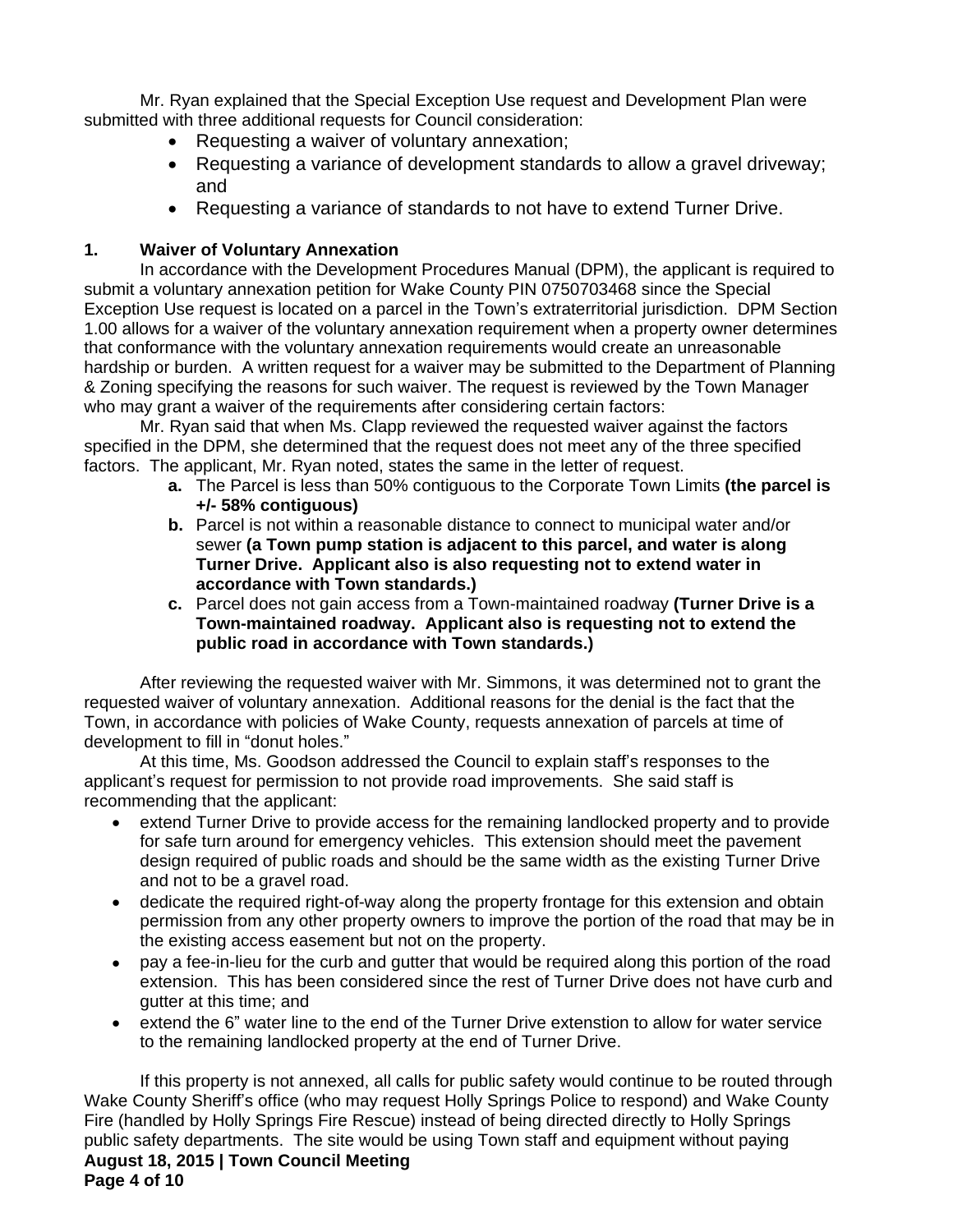property taxes to Holly Springs. In addition, Turner Drive is a Town-maintained roadway. Cell towers require a lot of maintenance, and commercial trucks will be driving down Turner Drive regularly to service this facility. Without paying Town taxes, the applicant would not be covering the costs associated with long-term maintenance for the only roadway that provides access to this property.

It is anticipated that the applicant, Skyway Towers, LLC, on behalf of the property owner, will be requesting that the Town Council appeal this determination and allow for a waiver of annexation, Mr. Ryan said.

## **2. Variance of Development Standards**

Skyway Towers, LLC has submitted an application for a variance from the Unified Development Ordinance Section 8.01 D. 3. a. (3). Associated Equipment or Buildings and Compound Area Requirements, to allow for a gravel-surfaced access drive between the right-ofway of Turner Drive and the compound area rather than a hard-surfaced access drive.

## **3. Engineering Design and Construction Standards Request**

In accordance with the Town of Holly Springs Engineering Design and Construction Standards and UDO; a project is required to improve any road adjacent to or through a property. Skyway Towers, LLC has requested that Turner Drive not be extended or improved beyond a gravel road along the frontage of the property due to the nature of the project and the NC 540 corridor and future road. Staff has considered the request and recommends that the minimum requirements for this project shall be:

a. Extend Turner Drive to provide access for the remaining landlocked property and to provide for safe turn around for emergency vehicles. This extension should meet the pavement design required of public roads and should be the same width as the existing Turner Drive and not to be a gravel road.

b. Dedicate the required right-of-way along the property frontage for this extension and obtain permission from any other property owners to improve the portion of the road that may be in the existing access easement but not on the property.

c. Pay a fee-in-lieu for the curb and gutter that would be required along this portion of the road extension. This has been considered since the rest of Turner Drive does not have curb and gutter at this time.

d. Extend the 6" water line to the end of the Turner Drive extenstion to allow for water service to the remaining landlocked property at the end of Turner Drive.

With that explanation completed, Mayor Sears opened the public hearing. The following testimony and evidence was offered by those who had been administered the oath by the town clerk:

Gray Styers, representing the applicant – Mr. Styers provided a presentation outlining the applicant's position as to why the tower is needed. In short, he said, T-Mobile desires the enhanced coverage to provide increased residential service via cell phones. The demand for this type of service, requires a certain reliability the tower would provide.

Mr. Styers said the application and responses evidence that the project would meet the necessary findings of fact. Mr. Styers submitted the application, supporting materials, the revised plans and the slides of his Powerpoint presentation into the record.

Councilwoman Williams asked, if the tower were to fall, how would it happen.

Mr. Styers said, as a practical matter, the tower would not likely ever fall, even in extreme weather, but if it did, it would fold in on itself.

Councilman Sack asked if any buildings would be included on the site.

Mr. Styers said no, not on the account of T-Mobile. He noted that if another company were to co-locate on the structure, he could not speak for them.

On the issue of variances requested, Mr. Styers said the applicant is requesting that road improvements be waived because Turner Drive is a road to nowhere since it would be extended only to where the corridor for I-540 is. He added that extension of the road would not be in sync

**August 18, 2015 | Town Council Meeting Page 5 of 10**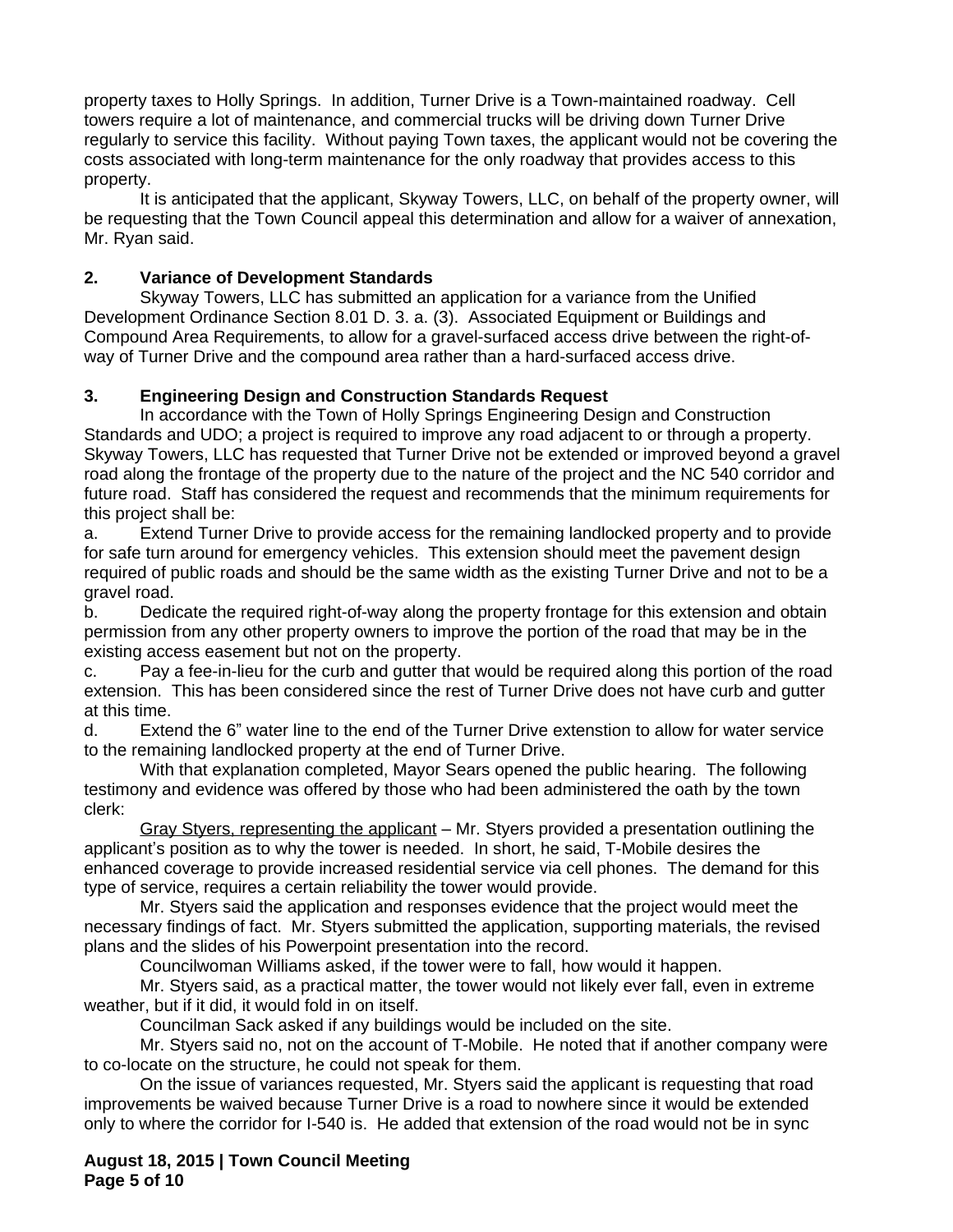with the requirements of the use. If the owner were to sell the remainder of his land for development of another use in the future, then extension of the water and road would be appropriate. The improvements would not, however, serve a cell tower use that would not need water nor the road. Staff had said it would require a vehicle turn-around. Again, Mr. Styers said, if the remainder of the 10 acres is developed, then street and water improvements would be needed and should be provided, but not by this applicant at this time.

He asked, why burden this use with requirements that would ultimately benefit only a future use?

Mr. Styers went on to explain that extension of the roadway would be near impossible since the applicant does not have control of the other side of the road. Mr. McDaniel would dedicate his side of the road for future improvements, Mr. Styers said.

Mr. Styers said the applicant also is requesting a variance for having to provide a paved driveway. He said the existing road is gravel and the applicant is asking that the driveway likewise be gravel. He said the drive would not be visible. He also noted that the property owner does not want want more impervious surface than necessary.

Mr. Simmons asked if the property were to be annexed, would the lease rate paid by the company be adjusted to compensate Mr. McDonald for his property taxes.

Mr. Styers said the lease agreement does not contemplate the question. Perhaps part or all could be paid, but the subject is not included in the lease, he said.

Faith Greene, 308 Hallway Ct. – Ms. Greene owns property that backs up to the site and she presented Web site information that indicate property values would decrease. Nobody wants a cell phone tower in their community, she said.

Anthony Ward, 750 Crosslink – Mr. Ward owns nearby property. He spoke against the cell tower. He spoke to the issue of notice, claiming that neighbors did not have adequate notice. On the issue of property values, he said even if property values were not affected, its marketability would be. He said if all things were equal, another piece of property would be preferable for a buyer.

Bill Rousseau, 6236 Lake Terace Drive - Mr. Rousseau, a planning board member speaking as a resident, addressed the Council. He suggested that the standard policies of the Town are not congruous with the needs of the applicant. He said he did not think the Town should require the applicant to pave the driveway, extend water or improve the road. He said it might make more sense and serve the community better, if the applicant would provide off-site sidewalk for the neighborhood.

He said he also does not think it is right for the Town to require annexation of the property owner, especially for the entire 11-acre parcel, because the site is using only one-third of an acre.

Benjamin McDonald – Mr. McDonald is the property owner. He said he owns nearly 11 acres and has no plans to develop the property and opposes the requirement to pave the road.

Mr. Styers – addressed the Council to clarify for the record. While some neighbors said they had seen work being done on the site, that is not true. He said the neighbors may have seen surveyors or geo tech workers getting soil samples for the purpose of drawing the plans, but there has been no site work on the property.

He also addressed the issues of property values and marketability. He said he could talk for hours about both, but he simply pointed to the Cobble Ridge subdivision in Holly Springs where \$300,000+ homes have held their values and are quite marketable.

There being no further testimony, the public hearing was closed.

Councilman Sack asked if the road extension would provide access to land-locked property. Mr. Schifano advised Mayor Sears to reopen the public hearing, which he did. Mr. Schifano reminded all respondents that they remained under oath.

Mr. Styers said the 150 feet of road extension would provide access to only the planned corridor of I-540. He said municipal water is available about 200 feet away

Chief Leroy Smith - Chief Smith responded to a question about cell tower fires. He said they definitely happen. He said there is a 100% chance that the tower will be hit by lightning and and combustible materials on and around the tower could catch fire. For that reason, he said, it

**August 18, 2015 | Town Council Meeting Page 6 of 10**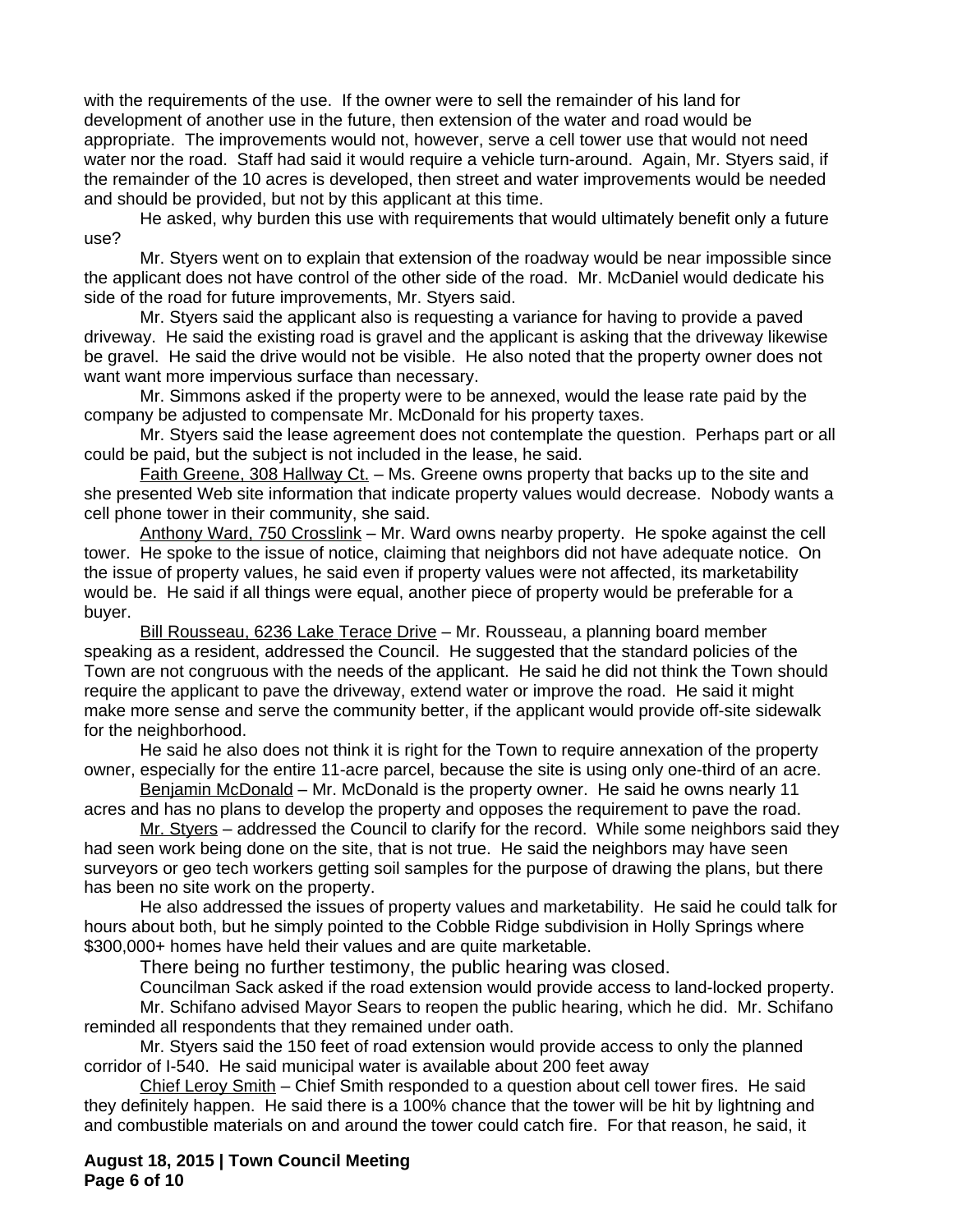would be important and safer for the ladder truck crew if the driveway were paved so that it would support the truck.

He added if batteries stored on the site were to leak, it would be better if they were to leak onto pavement rather than gravel.

Mr. Styers said the company's equipment cabinet is set upon a concrete pad. The tower will include a lightning rod.

Robert Hill, Mt. Pleasants – Mr. Hill, representing the applicant, testified that their batteries do not contain sulfuric acid. He confirmed that hazardous materials would not be stored on site.

There being no further testimony, the public hearing was closed.

**Action #1:** The Council considered a motion to make and not accept the findings of fact as written and presented by the applicant and/or amended by the Town Council to be recorded in the minutes for Special Exception Use Petition #15-SEU-01 to allow for a 199-foot communications relay tower for Turner Drive Cell Tower in the R-20 Residential District as submitted by Skyway Towers, LLC. The motion, which Councilwoman said she made in error, was allowed to die for lack of a second.

**Motion by**: Williams **Second by**: None **Vote:** n/a

**Action #1:** The Council approved a motion to make and accept the findings of fact as written and presented by the applicant and/or amended by the Town Council to be recorded in the minutes for Special Exception Use Petition #15-SEU-01 to allow for a 199-foot communications relay tower for Turner Drive Cell Tower in the R-20 Residential District as submitted by Skyway Towers, LLC

Special Exception Use Findings of Fact:

*A special exception use may only be granted upon the presentation of sufficient evidence to enable a written determination that:*

- a. The proposed use will not be injurious to the public health, safety, comfort, community moral standards, convenience or general welfare;
- b. The proposed use will not injure or adversely affect the adjacent area;
- c. The proposed use will be consistent with the character of the district, land uses authorized therein, and the Town of Holly Springs Comprehensive Plan;
- d. The proposed use shall conform to all development standards of the applicable district (unless a waiver of such development standards is requested as part of the special exception use petition and approved as set forth above, in which case the proposed use shall conform to the terms and conditions of such waiver).
- e. Access drives or driveways are or will be sufficient in size and properly located to: ensure automotive and pedestrian safety and convenience, traffic flow as set forth in Section 7.09 – Pedestrian Circulation and Vehicular Area Design; and, control and access in case of fire or other emergency;
- f. Off-street parking areas, off-street loading areas, trash enclosures, trash pick-up and removal, and other service areas are located so as to be safe, convenient, allow for access in case of emergency, and to minimize economic, glare, odor, and other impacts on adjoining properties and properties in the general neighborhood;
- g. The lot, building or structure proposed for the use has adequate restroom facilities, cooking facilities, safety equipment (smoke alarms, floatation devices, etc.), or any other service or equipment necessary to provide for the needs of those persons whom may work at, visit or own property nearby to the proposed use;
- h. Utilities, schools, fire, police and other necessary public and private facilities and services will be adequate to handle the needs of the proposed use;
- i. The location and arrangement of the use on the site, screening, buffering, landscaping, and pedestrian ways harmonize with adjoining properties and the general area and minimize adverse impacts; and,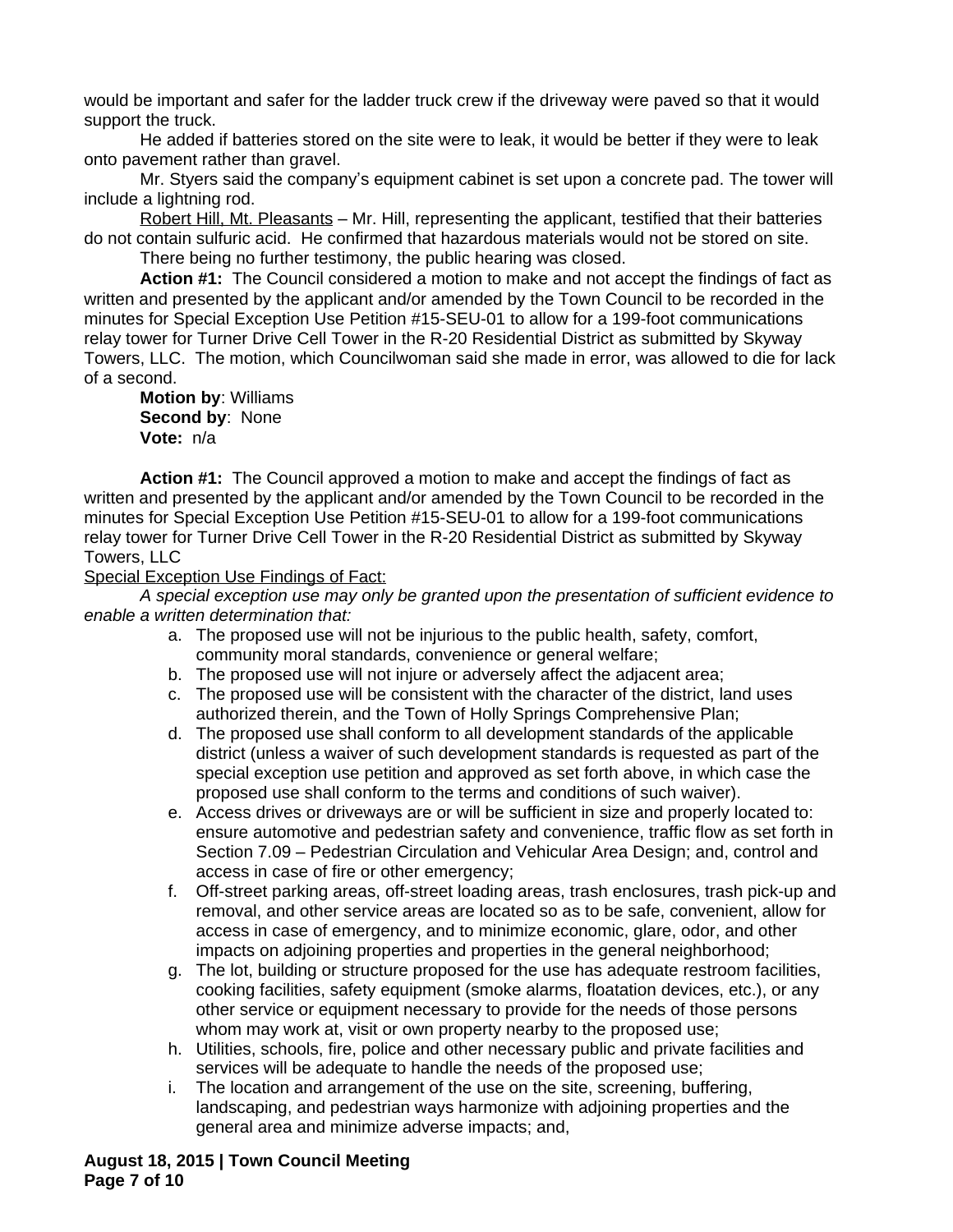j. The type, size, and intensity of the proposed use (including but not limited to such considerations as the hours of operation and numbers of people who are likely to utilize or be attracted to the use) will not have significant adverse impacts on adjoining properties or the neighborhood.

**Motion by**: Williams **Second by**: Sack **Vote:** Unanimous.

*A copy of Special Exception Use Petition #15-SEU-01addressing the findings is attached to these minutes.* 

**Action #2:** Citing Chief Smith's testimony that the paved drive would be dangerous for the stable set-up of the fire department's ladder truck in case of an emergency on the site, Councilman Dickson said he did not feel the project satisfied the necessary findings. He offered the motion, and the Council approved a motion to not make and not accept the findings of fact as written and presented by the applicant and/or amended by the Town Council to be recorded in the minutes for a variance of development standards of UDO Section 8.01 D. 3. a. (3). Associated Equipment or Buildings and Compound Area Requirements, to allow for a gravel-surfaced access drive between the right-of-way of Turner Drive and the compound area rather than a hard-surface access drive, for the property located at 9029 Turner Drive, Wake County PIN 0750703468 as submitted by Skyway Towers, LLC.

*A variance may be granted by the Council if competent and substantial evidence is presented by the applicant which persuades the Council to either reach each of the following conclusions independently or be reasonably able to meet these conclusions upon implementation of conditions by the Council:*

- 1. Unnecessary hardship would result from the strict application of the ordinance. It shall not be necessary to demonstrate that, in the absence of the variance, no reasonable use can be made of the property.
- 2. The hardship results from conditions that are peculiar to the property, such as location, size, or topography. Hardships resulting from personal circumstances, as well as hardships resulting from conditions that are common to the neighborhood or the general public, may not be the basis for granting a variance.
- 3. The hardship did not result from actions taken by the applicant or the property owner. The act of purchasing property with knowledge that circumstances exist that may justify the granting of a variance shall not be regarded as a self-created hardship.
- 4. The requested variance is consistent with the spirit, purpose, and intent of the ordinance, such that public safety is secured, and substantial justice is achieved. **Motion by**: Dickson **Second by**: Cobb **Vote:** Unanimous.

**Action #3:** Having made findings of fact that the petition does not meet the necessary requirements, the Council approved a motion to deny Variance #15-VAR-03 to allow for a gravelsurfaced access drive between the right-of-way of Turner Drive and the compound area rather than a hard-surfaced access drive, in conjunction with Development Plan 15-DP-04 for Turner Drive Cell Tower, for the property located at 9029 Turner Drive, Wake County PIN 0750703468 as submitted by Skyway Towers, LLC.

**Motion by**: Sack **Second by**: Cobb **Vote:** Unanimous.

**Action #4:** The Council approved a motion to deny a waiver of voluntary annexation as specified in Development Procedures Manual as submitted by Skyway Towers, LLC for the property located at 9029 Turner Drive, Wake County PIN 0750703468.

**August 18, 2015 | Town Council Meeting Page 8 of 10**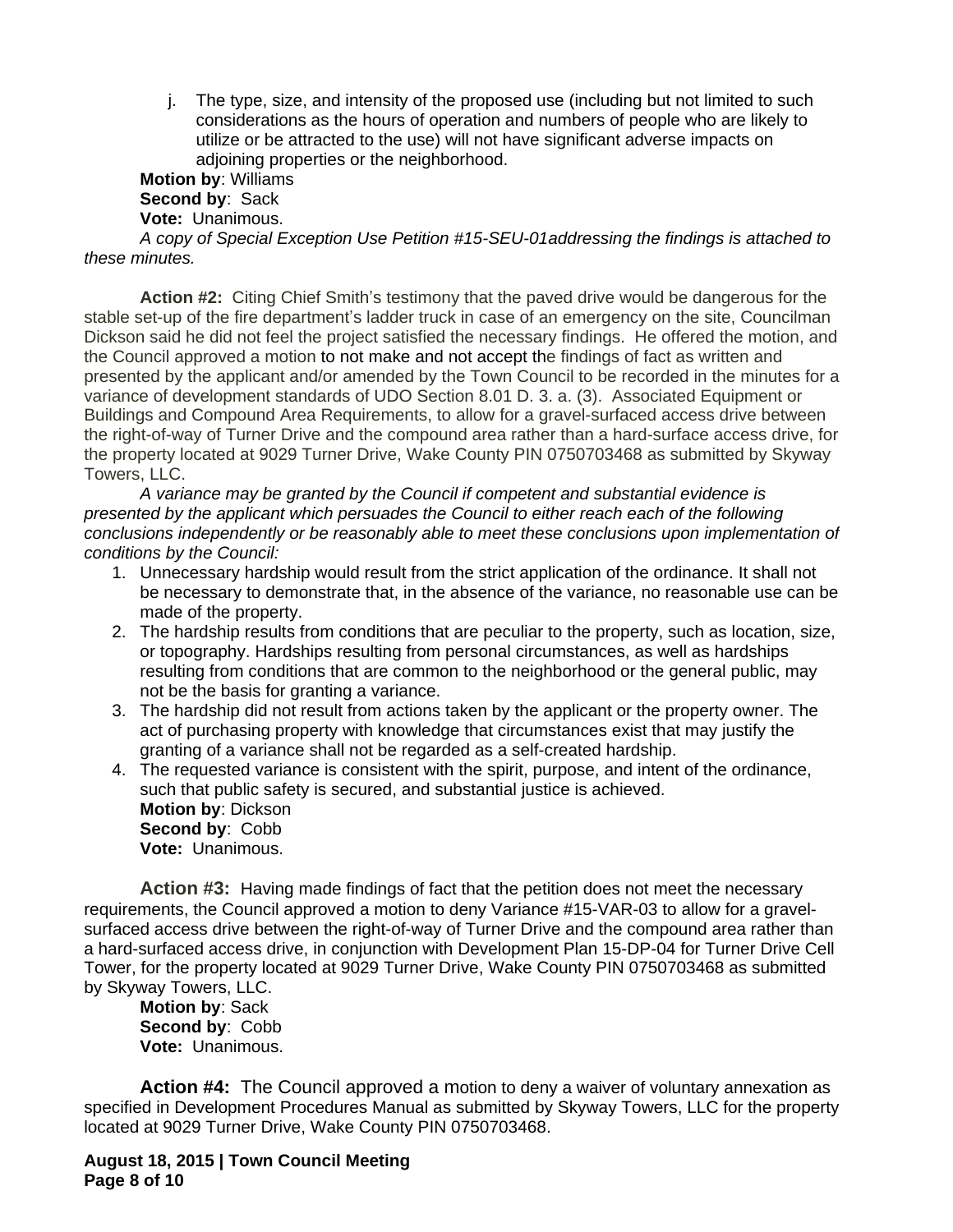**Motion by**: Dickson **Second by**: Cobb **Vote:** Unanimous.

**Action #5:** Having made findings of fact that the project meets the requirements to be granted a Special Exception Use, the Council approved a motion to approve Special Exception Use #15-SEU-01 as specified in Unified Development Ordinance Section 2.02 R-20 Residential District to allow for a 199-foot communication relay tower in the R-20 Residential District, and Development Plan #15-DP-04 for Turner Drive Cell Tower, as submitted by Skyway Towers, LLC dated revised 07/13/2015, at the property located at 9029 Turner Drive, Wake County PIN 0750703468 with the following conditions:

## **Special Exception Use Conditions:**

- 1. All operations must adhere to the evidence submitted by the applicant as stated in the findings of fact submitted and those findings of fact specified by the Town Council in conjunction with 15- SEU-01.
- 2. In accordance with the Development Procedures Manual the applicant shall submit a voluntary annexation petition to the Department of Planning & Zoning for Wake County PIN 0750703468. The voluntary annexation petition shall be accepted by the Town Council prior to construction drawing submittal for associated Development Plan #15-DP-04.

## **Development Plan Conditions:**

- 1. Prior to the first construction drawing submittal, the following items must be addressed:
	- a. In accordance with the Development Procedures Manual, the applicant shall submit a voluntary annexation petition to the Department of Planning & Zoning for Wake County PIN 0750703468. The voluntary annexation petition shall be accepted by the Town Council prior to construction drawing submittal for Development Plan #15-DP-04.
	- b. Verify that the property lines on the west side of Turner Drive are shown and that the extension of Turner Drive provides access to the Brook property.
	- c. Documentation in the form of recorded plat must be provided for any offsite right-of-way or easement needed for this project.
- 2. Prior to construction drawing approval, the following items must be addressed:
	- A fee-in-lieu of construction of the curb and gutter along the extension of Turner Drive will be required to be paid.

**Motion by**: Cobb **Second by**: Dickson **Vote:** Unanimous.

**9. Consent Agenda:** The Council approved a motion to approve all items on the Consent Agenda. The motion carried following a motion by Councilman Sack, a second by Councilman Cobb and a unanimous vote. The following actions were affected:

9a. Minutes – The Council approved minutes of Town Council meeting held Aug. 4, 2015.

9b. SCADA System Maintenance Contract – The Council approved a contract with Micro-Com in the amount of \$26,083 for maintenance of the town's SCADA system.

9c. FY 2014-15 Year-End Budget Report – The Council received report of FY2014-15 yearend budget amendments and of budget amendments in July. *A copy of the budget amendment report is attached to these minutes.*

9d. Law Enforcement Center Furniture Contracts – The Council approved proposals submitted for furniture, fixtures and equipment for the law enforcement center.

**10a. 12-DP-05, Mosaic on Main Project –** Mr. Clapp said that on Oct. 2, 2012, the Town Council approved the development plan for the proposed Mosaic on Main project. Condition 6,a.,i. stated "The following are required to be completed prior to issuance of a building permit for Phase 1 Building - detailed design specifications for the required focal point at the intersection of Main and

**August 18, 2015 | Town Council Meeting Page 9 of 10**